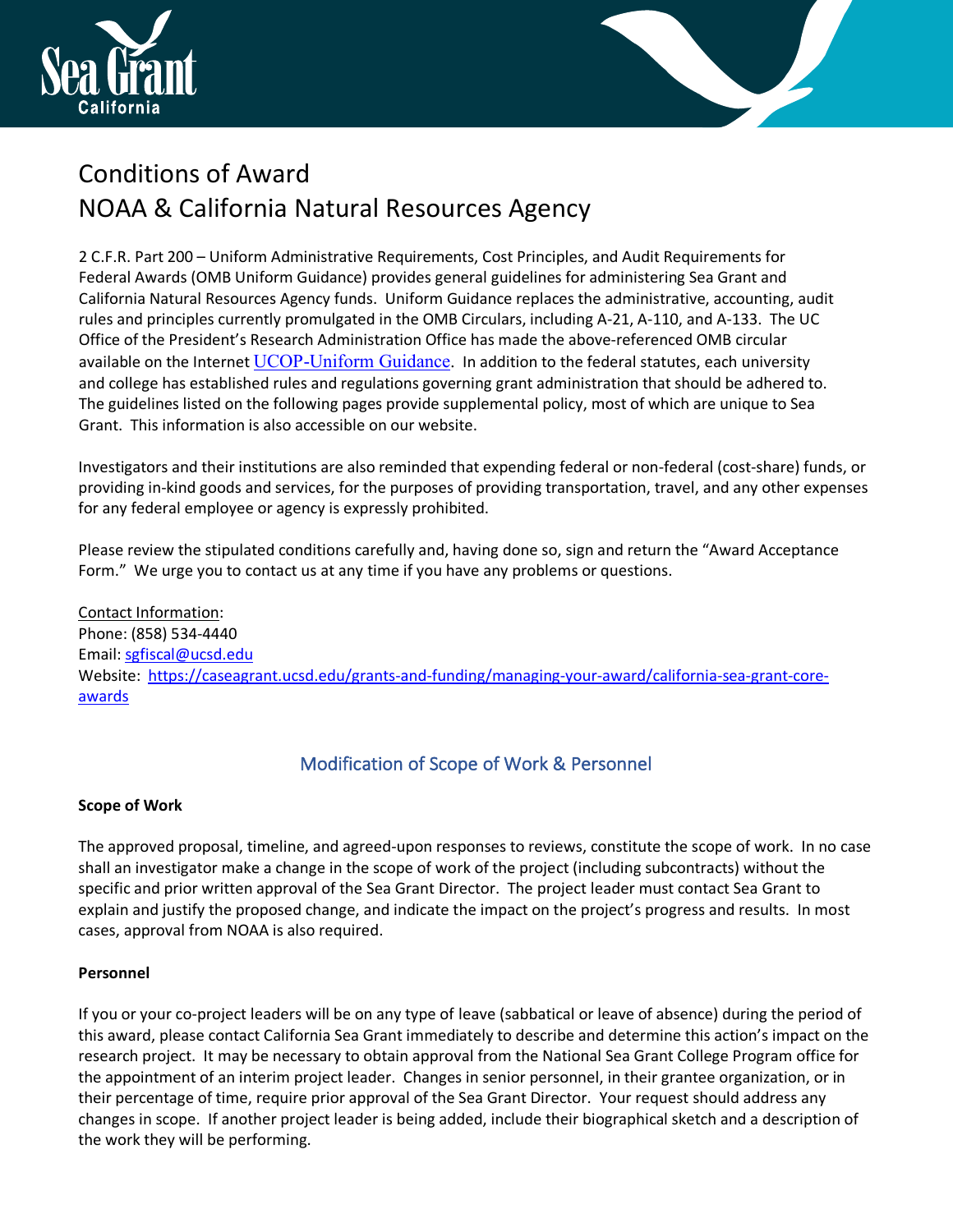### Financial Guidelines

### **Federal Budget**

Your main research award will not include Sea Grant trainee stipend and tuition funds. California Sea Grant will separately award them. Traineeship funds and research project funds must not be co-mingled and must be accounted for separately. If your project includes a trainee, please fill out a California Sea Grant Graduate Traineeship Appointment Form for each appointee, provide a copy of the Sea Grant Research Trainee Guidelines for their review, obtain the required signatures, and return the form to California Sea Grant for approval. This form, as well as our Trainee Guidelines, is available on our web site.

### **Matching Funds/Cost Share**

A report of grantee cost sharing must be submitted within 45 days of the end of each year's award. Please refer to the Proposed Sources of Matching Funds in your proposal and the 2 CFR Part 200.306 for matching funds criteria.

The agency expects the non-federal share to be expended at the same general rate as the federal funds. Therefore, the principal investigator's institution is responsible for keeping an accounting of matching information throughout the year, with the full amount being documented and reported to the California Sea Grant office within 45 days of the end of each year's award. The principal investigator's institution will be the office of record for the cost share and therefore must keep the back-up documentation in their files. The cost share amount reported to California Sea Grant is then reported to the agency. In addition to submitting the cost share report to Sea Grant, the principal investigator should also report their cost share amount as indicated by their institution's policy. Note, time extensions granted do not change the due date of cost share reports.

**SPECIAL NOTE: Cost share documentation must be up-to-date before any other grant actions requested on the project will be considered. This condition also extends to requests related to other proposals or activities by the project's leaders. If the amount of cost-share proposed in the project's budget is not met, a proportional and retroactive reduction in the federal share of an award may be necessary. How to Invoice for Reimbursement**

### **How to Invoice for Reimbursement**

To be in compliance, all campuses must submit invoices at least quarterly. Additionally, within 30 days of receipt of the award, campuses must provide California Sea Grant with ledgers or other such documents, which show award set-up. If an invoice is received in the Sea Grant Office showing that federal, state, and traineeship funds have been co-mingled, the invoice will be returned for revision before payment can be approved.

Invoices must be accompanied by the following supporting documentation:

1. A ledger detailing all expenditures incurred by the research project for the period during which work was performed and the project lead is now seeking reimbursement. This should be compiled in coordination with your campus and/or organization's grants administrator, and identify salaries and benefits, supplies, domestic and foreign travel, and any other costs associated with the project.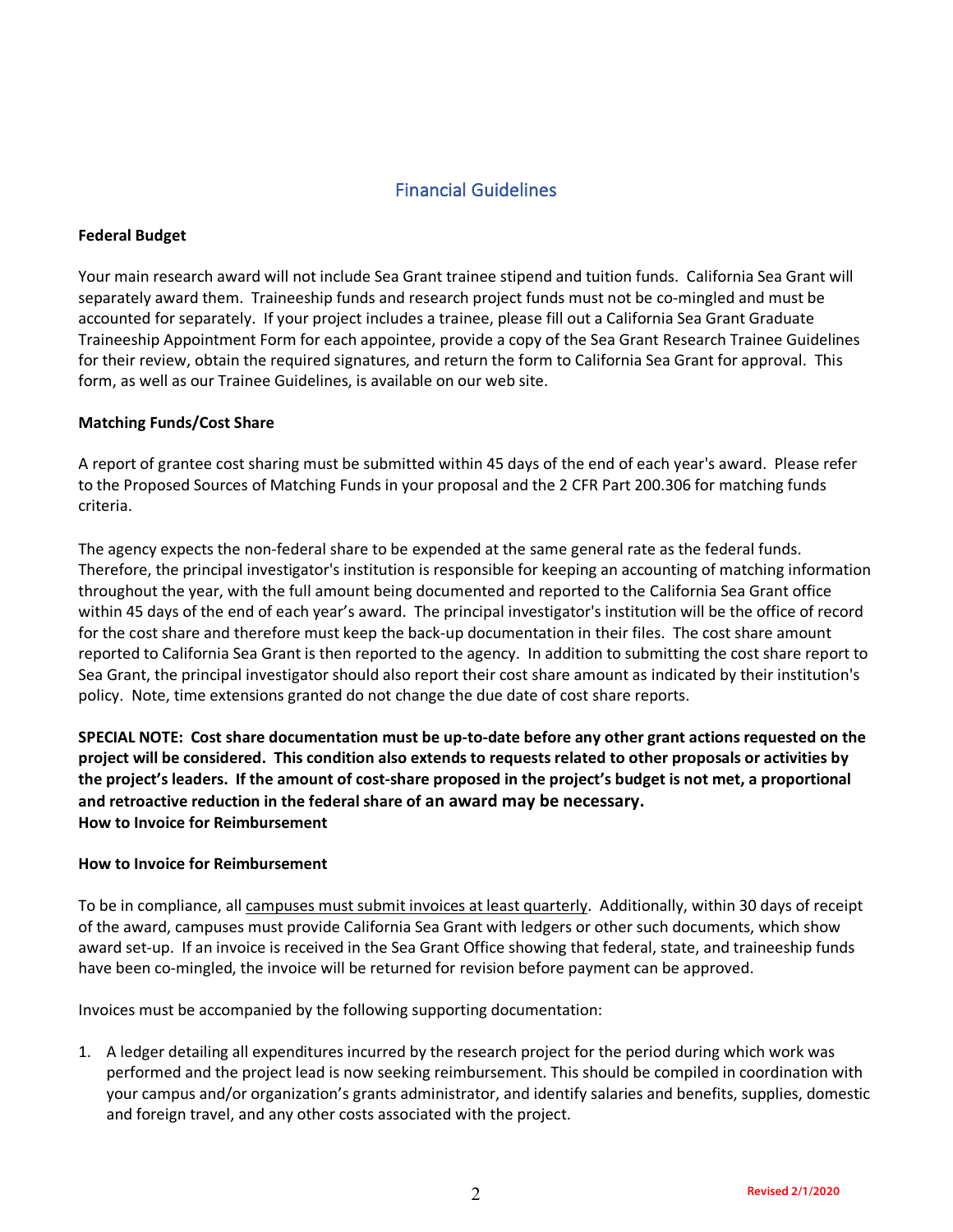The final invoice needs to be marked "Final" and is due within 45 days following the termination of the project and/or of the omnibus grant. Any invoices received after the 45-day period will not be paid, unless the campus receives an approval from California Sea Grant for a short extension. It is the responsibility of the campus to contact California Sea Grant within the 45-day period, if there is a foreseeable delay in submitting the final invoice.

Invoices must be submitted directly to California Sea Grant.

La Jolla, CA 92093-0232 **Example 1** projects office for guidance) Email: sgfiscal@ucsd.edu

California Sea Grant College Program For University of California campuses: University of California, San Diego Please submit all invoices and ledgers 9500 Gilman Drive Dept. 0232 through SPARCM – (refer to your sponsored

Attn: Fund Manager

### **Financial Reporting Requirements**

Financial reports (including federal and state final expense reports, equipment inventory, and annual cost share report) are required at the end of each grant year. If subsequent project years are funded under the same award number, then the funding can be added to the first year's account. In this case, the annual federal financial report is not required. Instead submit this report at the termination of the project. The project leader or administrative contact should submit the annual reports of expense through their institution's grants management or extramural funds office. That office should then submit these reports to: California Sea Grant College Program, University of California, San Diego, 9500 Gilman Drive Dept. 0232, La Jolla, California 92093-0232, or email to: sgfiscal@ucsd.edu. These forms are available on our website.

- Annual Cost Share Report (if applicable) is due within 45 days following the end of each award year. Time extensions do not change the due date of the cost share reports. Additionally, all cost share must be from a nonfederal source. In reporting equipment cost share, the principal investigator must claim the fair market value or depreciated value of the equipment. See Matching Funds/Cost Share section above.
- Final Expense Report Research: This report is due within 45 days following the termination date of the project and/or the omnibus grant. The principal investigator or administrative contact should submit the report through their institutions grants management or extramural funds office.
- Final Expense Report Traineeship: This report is due within 45 days following the end of each award year. This report is only required if the award has a traineeship. The principal investigator or administrative contact should submit the report through their institutions grants management or extramural funds office.
- Equipment Inventory Report: If the principal investigator has purchased equipment with Sea Grant funds, the California Sea Grant office requires that an Equipment Inventory Report be submitted within 45 days following the end of each award year.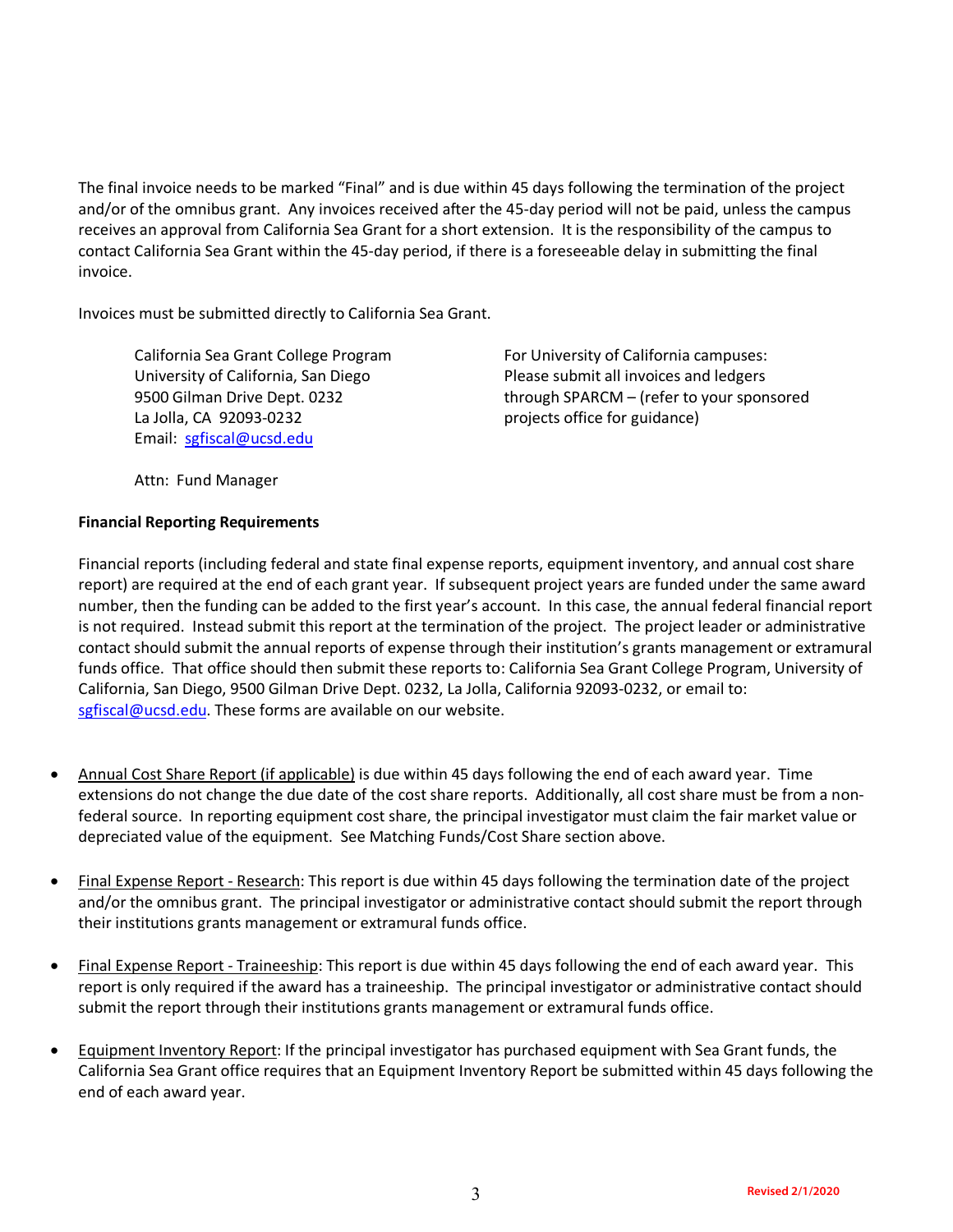### *SPECIAL NOTE: California Sea Grant reserves the right to withhold project funds if appropriate documentation or required reports are not provided by program deadlines.*

### **Special Conditions & Comments**

• Travel: Reimbursement for travel expenses shall not exceed the University of California approved travel rates. These travel rates are published at: http://policy.ucop.edu/doc/3420365/BFB-G-28.

If a *foreign* trip is not itemized (location, date of trip, estimated cost broken down by airfare, per diem) in the originally approved budget, the Sea Grant Director requires a written request with justification at least 60 days PRIOR to the trip in order to notify the National Sea Grant office. This justification should include items (a) through (d) below.

Foreign Travel Checklist: All travel must be in compliance with the Fly America Act (contact your campus Contract and Grant or Foundation office if you need further information). Domestic travel includes travel to all U.S. possessions or trusts, such as Puerto Rico, the Virgin Islands, the Trust Territories, Guam, and Samoa. If a foreign trip is not itemized in the originally approved budget, the Sea Grant Director requires a written request with justification. Sixty (60) days PRIOR approval is required. Requests for prior approval of this nature should include the following:

- a. Traveler's name;
- b. Dates of travel;
- c. Origin and destination of the travel;
- d. Detailed itinerary of the travel, name of the air carrier, and flight number for each leg of the trip; and Completed Fly America Act Waiver Checklist (see website) if a foreign carrier is used on any portion of a trip even when no U.S. carriers are available.

### Change Requests: No-Cost Extensions & Rebudgets

### **No-Cost Extensions**

Investigators are expected to adhere to the project's approved timeline and to complete the project by the award's end date. In the event circumstances prevent this, an email request originating from the lead investigator with carbon copies to all necessary parties must be submitted at least one month prior to the end of the project's expiration date. Please send your request to sgfiscal@ucsd.edu, address the email to the California Sea Grant Director , and include the following in your message:

- 1. The relevant grant number;
- 2. The Sea Grant project number;
- 3. Your campus account and fund numbers and/or sub-award number;
- 4. The current project end date and new requested end date;
- 5. A justification for the need for additional time: describe how and why progress has been delayed, which objectives have not yet been completed and a new timeline for their activities;
- 6. Indicate expected fund balance for each expense category, the reason for the balance, and an explanation of how the funds will be used (provide dollar amounts).
- 7. If applicable, justification for the extension of the traineeship; and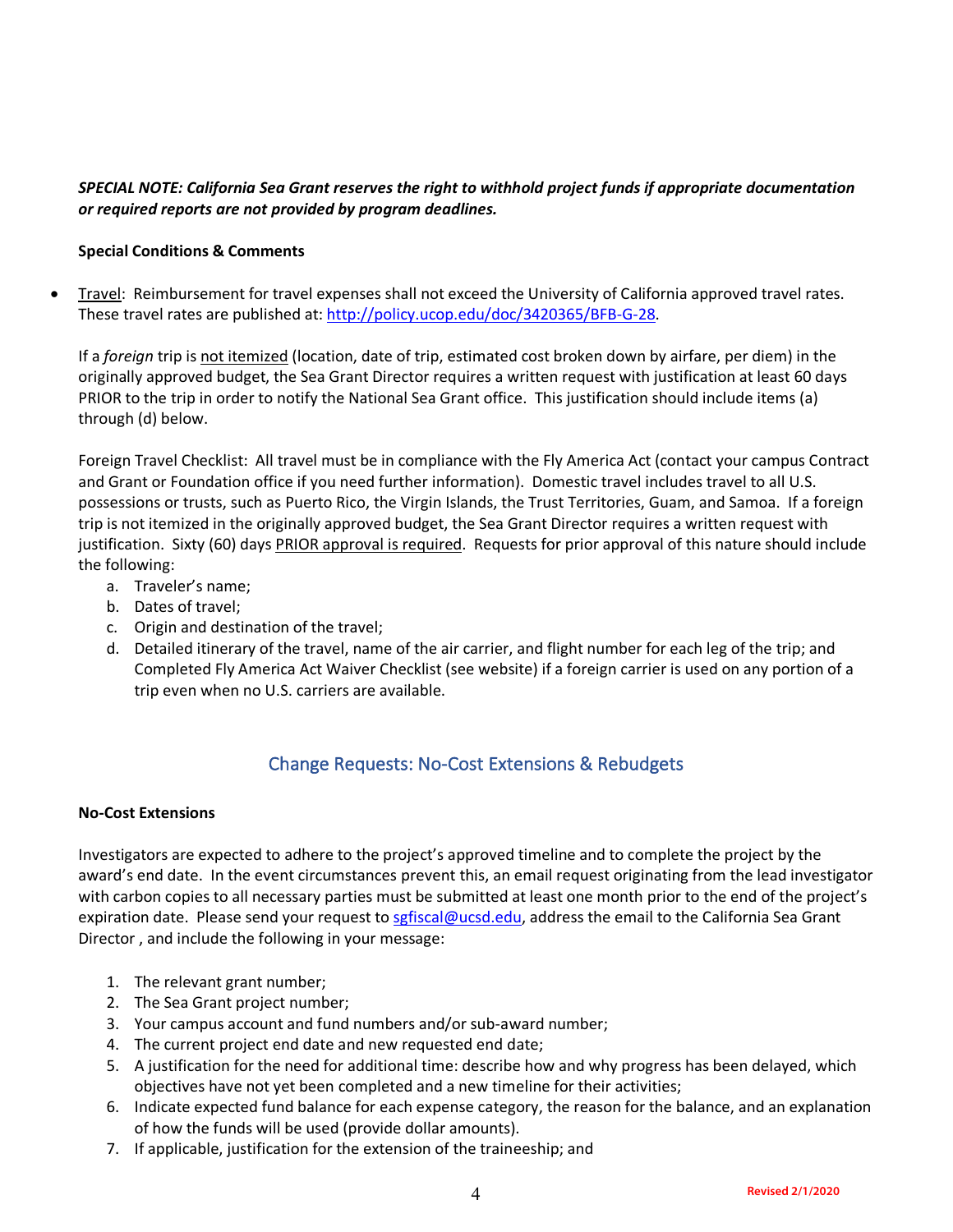In order for a request to be reviewed, the project must have the following:

- 1. Cost-share documentation of all investigators must be up-to-date;
- 2. Progress report must be submitted through https://eseagrant2.ucsd.edu; and
- 3. Progress and/or completion reports for all affiliated investigators must be up-to-date.

Please be aware that extensions do not extend the due date of the annual Cost Share Report or the annual Progress Report. Additionally, approval of a no-cost extension for the research project does not automatically extend the traineeship(s) associated with the project. No-cost extension requests for traineeship funds must be specifically requested. In addition, an extension to the final year of a project necessitates the submission of an annual Progress Report and a final Progress Report.

*SPECIAL NOTE: Projects may not be extended merely to allow recipients to spend unobligated funds. Extensions may be one-time or may be approved incrementally, but in all cases extensions may not exceed 12 months beyond the original project period ending date. Any unused funds at the end of the project period will revert to California Sea Grant.*

### **Rebudgets**

All transfer of funds into or from the equipment and foreign travel categories require the prior approval of the Sea Grant Director. In addition, prior approval of the Sea Grant Director is required if cumulative transfers between categories exceed 10% of the originally approved total Sea Grant costs, or if funds are being transferred into any category where they were not originally budgeted. The email rebudget request must originate from the principal investigator with copies to all necessary parties. It should be sent to sgfiscal@ucsd.edu, addressed to the Sea Grant Director, and should include the following details:

- 1. The relevant grant number;
- 2. The Sea Grant project number;
- 3. Your campus account and fund numbers and/or sub-award number;
- 4. For each category requiring the rebudgeting of funds, include:
	- a) Salaries Indicate the total funds required for each employee, as well as the overall total. Provide a justification for the need to increase costs or an explanation of the remaining balances in salaries.
	- b) Supplies Identify the category (e.g., laboratory or marine) and include a dollar amount for each category.
	- c) Equipment Provide a description of the equipment to be purchased or leased, including unit cost and total purchase or leasing costs. Identify the purpose of each equipment item and how it will benefit the project or be used for the project.
	- d) Travel If the overdraft in travel is due to an additional trip, include the number of travelers, to/from details, type of transportation (e.g., airfare, mileage) and total cost of the trip. Identify the purpose of each trip and how it relates to the project.
	- e) Other Identify cost categories such as communications, printing, publication charges, graphics, phones, computer time or usage, and total for each category.
	- f) Indirect Costs Funds may be transferred between direct and indirect costs if the following conditions apply: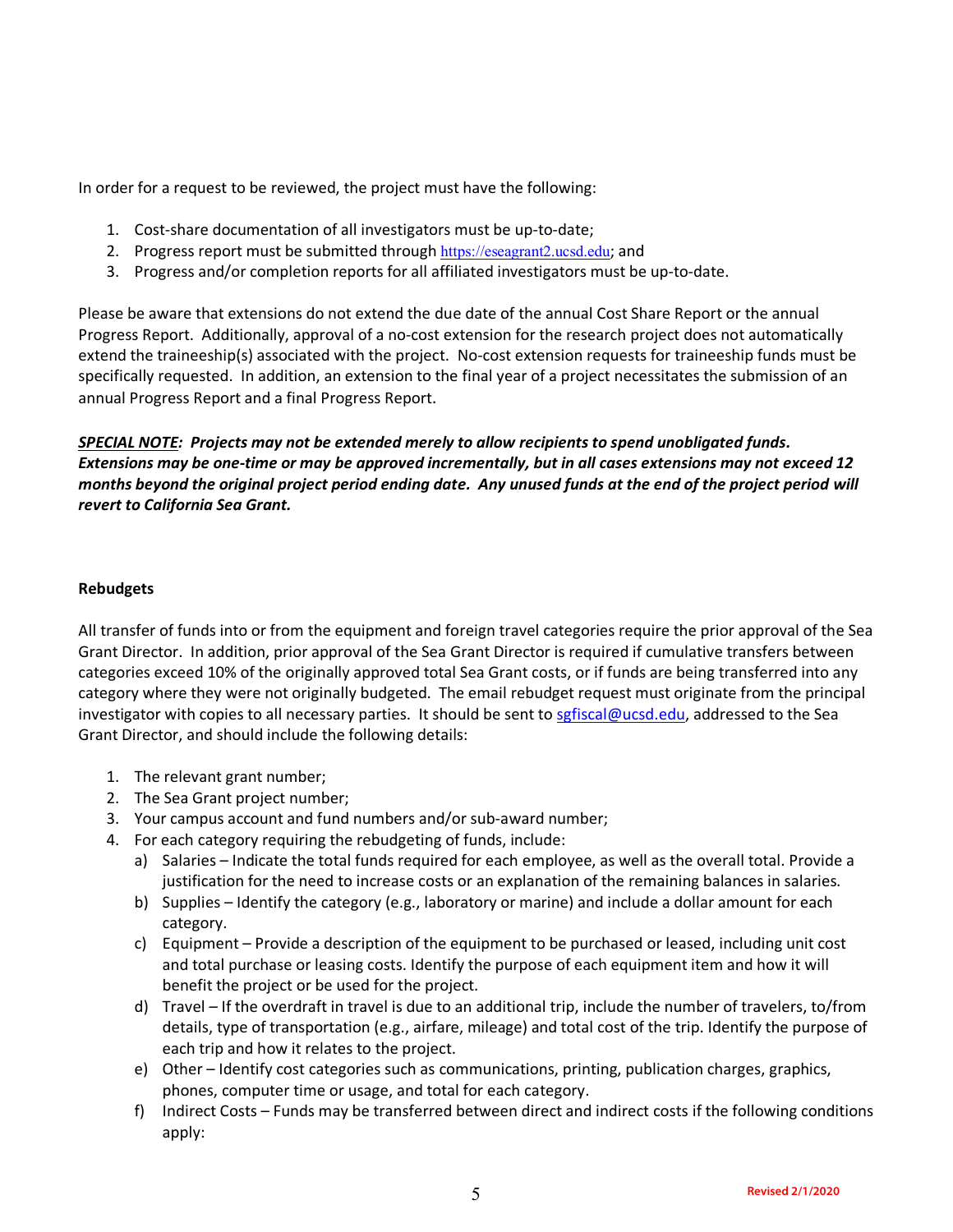- 1) If a transfer of funds among direct cost categories results in a revision to the amount of indirect costs but does not exceed the cumulative budget transfer threshold of 10% that would require prior approval; and
- 2) If the authorized transfer of funds and the adjustment of the amount of indirect costs do not exceed the approved total project costs; and
- 3) If the indirect cost rate has not changed; and
- 4) If the adjustment of the amount of indirect costs does not result in a change to the approved award's scope of work.

| Category             | <b>Budget</b> | Rebudget | <b>New Budget</b> |
|----------------------|---------------|----------|-------------------|
| <b>Salaries</b>      | 10,000        | $-2,000$ | 8,000             |
| <b>Benefits</b>      | 3,000         | $-750$   | 2,250             |
| <b>Supplies</b>      | 2,000         | ი        | 2,000             |
| Travel               | 1,000         | 2,750    | 3,750             |
| <b>Indirect Cost</b> | 1,600         | 0        | 1,600             |
| <b>Total Costs</b>   | 17,600        | 0        | 17,600            |

5. The original and new budget by line item in a spreadsheet format as follows:

# Documenting Program Success & Technology Transfer

A primary goal of the National Sea Grant College Program and California Sea Grant is the dissemination of results of Sea Grant-funded research and its ultimate use by coastal audiences. California Sea Grant's ability to obtain funds depends directly on how well we achieve this goal. In order to assist Sea Grant administrative staff with this task, you will be required to provide us with progress reports every 12 months, regardless of extensions. In addition, because Sea Grant awards federal and state funds, we have an obligation to provide information to the public. Sea Grant responds to inquiries from the public and news media about the *funding* of your project with the CASG project number, title of project, total funding approved, dates/duration of project and the principal investigator(s). We routinely provide public updates on the *progress* of funded projects through news releases, web articles, annual Program Directory, etc. In the case of a specific inquiry, we will notify you, and if appropriate, encourage the inquirer to contact you directly.

Sea Grant Communicators and Extension Specialists may also contact you. We encourage you to assist them as much as possible in carrying out their outreach activities. We may also invite you to participate in workshops, seminars, and other meetings conducted by California Sea Grant and/or its Extension Program. Since we must document project results, impacts, and benefits, our communication with you will continue beyond the completion of your funded project.

*SPECIAL NOTE: Your assistance in providing timely and meaningful documentation of the impact your work has made will be considered in evaluation of future proposal submissions. Furthermore, continued or new funding of any Sea Grant project with which you are affiliated will be withheld until previous, outstanding progress reporting requirements are fulfilled.*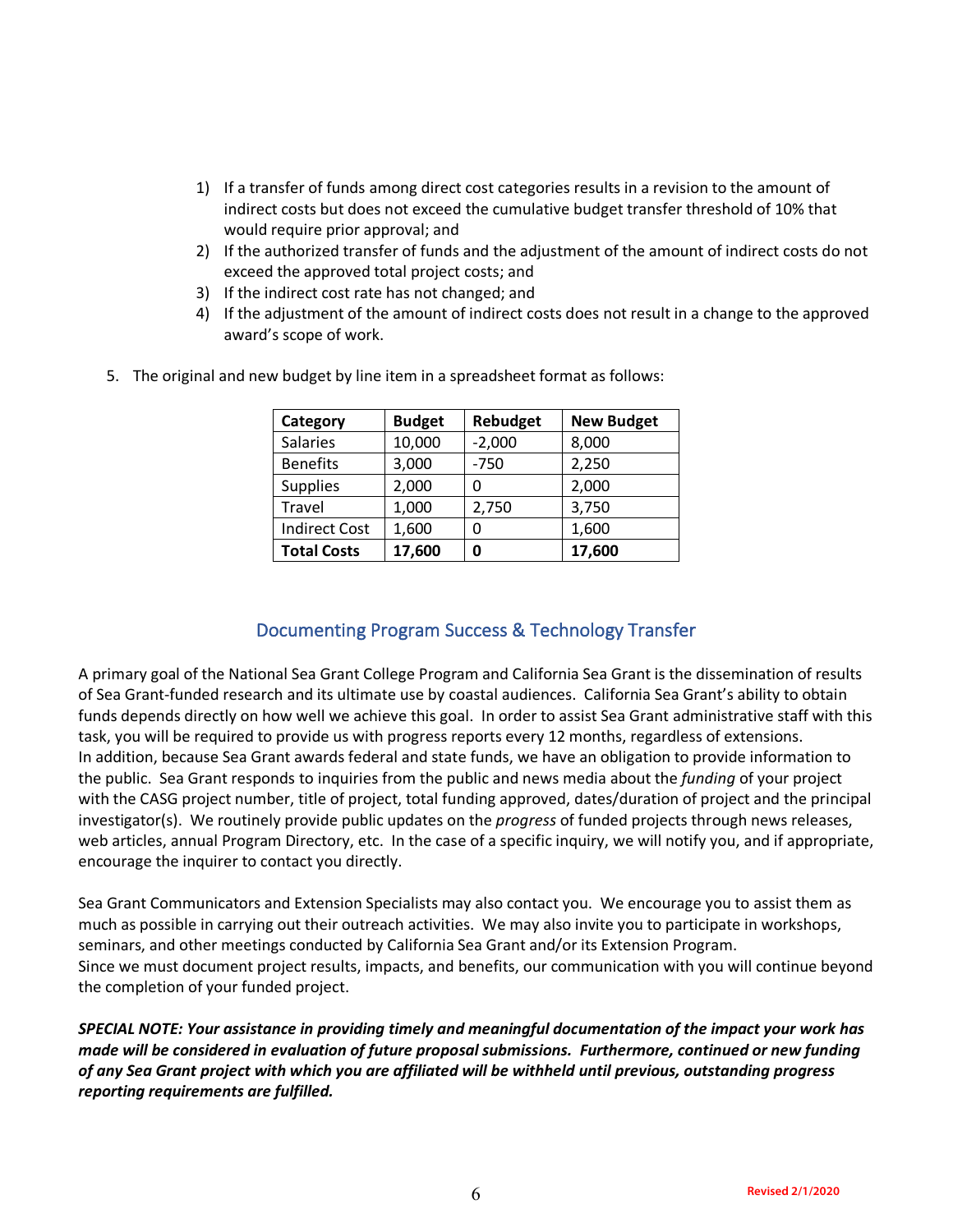#### **Progress Reporting**

 $\overline{a}$ 

Progress reports are a required condition upon accepting Sea Grant funds. Progress reports serve as the basis for Sea Grant's decision regarding continuation of a multi-year project into its next year. A final Progress Report will be required within 30 days after the termination of your project. Specifications regarding reports will be emailed to you in advance of their due dates.

Annual Progress Reports: At the end of every year, a call is issued for a report on the results from the preceding grant year. Each project leader is required to complete an annual progress report. This report is due 30 days after each award year, regardless of extensions. For terminating projects, a final progress report is due 30 days after the termination of the project.

This report will be submitted through the Sea Grant progress report portal at https://eseagrant2.ucsd.edu/.

### *SPECIAL NOTE: California Sea Grant reserves the right to withhold the project funds if appropriate documentation or required reports are not provided by program deadlines.*

### Data and Publication Sharing

**Data Sharing:** Environmental data collected or created under this Grant, Cooperative Agreement, or Contract must be made publicly visible and accessible in a timely manner, free of charge or at minimal cost that is no more than the cost of distribution to the user, except where limited by law, regulation, policy, or national security requirements. Data are to be made available in a form that would permit further analysis or reuse: data must be encoded in a machine-readable format, preferably using existing open format standards; data must be sufficiently documented, preferably using open metadata standards, to enable users to independently read and understand the data. The location (internet address) of the data should be included in the final report. Pursuant to NOAA Information Quality Guidelines<sup>1</sup>, data should undergo quality control (QC) and a description of the QC process and results should be referenced in the metadata<sup>23</sup>.

**Timeliness:** Data accessibility must occur no later than publication of a peer-reviewed article based on the data, or two years after the data are collected and verified, or two years after the original end date of the grant (not including any extensions or follow-on funding), whichever is soonest, unless a delay has been authorized by the NOAA funding program.

**Disclaimer:** Data produced under this award and made available to the public must be accompanied by the following statement: "These data and related items of information have not been formally disseminated by NOAA, and do not represent any agency determination, view, or policy."

**Failure to Share Data:** Failing or delaying to make environmental data accessible in accordance with the submitted Data Management Plan, unless authorized by the NOAA Program, may lead to enforcement actions, and will be considered by NOAA when making future award decisions. Funding recipients are responsible for ensuring these conditions are also met by sub-recipients and subcontractors.

<sup>&</sup>lt;sup>1</sup> http://www.cio.noaa.gov/services\_programs/IQ\_Guidelines\_103014.html

<sup>&</sup>lt;sup>2</sup> Failure to perform quality control does not constitute an excuse not to share data.

<sup>&</sup>lt;sup>3</sup> Data without QC are considered "experimental products" and their dissemination must be accompanied by explicit limitations on their quality or by an indicated degree of uncertainty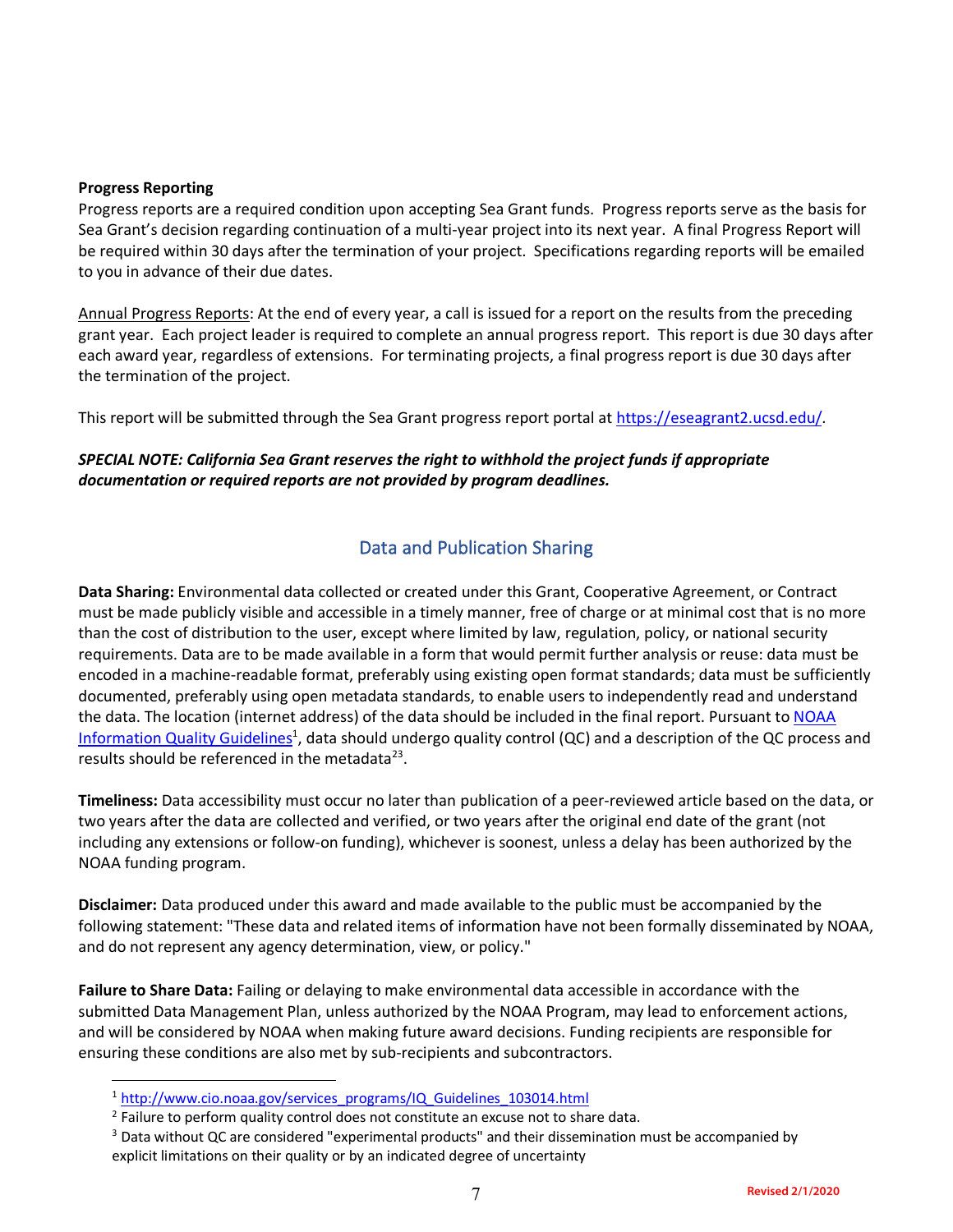**Funding acknowledgement:** Federal funding sources shall be identified in all scholarly publications. An Acknowledgements section shall be included in the body of the publication stating the relevant Grant Programs and Award Numbers. In addition, funding sources shall be reported during the publication submission process using the FundRef mechanism (http://www.crossref.org/fundref/) if supported by the Publisher.

**Manuscript submission:** The final pre-publication manuscripts of scholarly publications produced with NOAA funding shall be submitted to the NOAA Institutional Repository at http://library.noaa.gov after acceptance, and no later than upon publication, of the paper by a journal. NOAA will produce a publicly-visible catalog entry directing users to the published version of the article. After an embargo period of one year after publication, NOAA shall make the manuscript itself publicly visible, free of charge, while continuing to direct users to the published version of record.

**Data Citation:** Publications based on data, and new products derived from source data, must cite the data used according to the conventions of the Publisher, using unambiguous labels such as Digital Object Identifiers (DOIs). All data and derived products that are used to support the conclusions of a peer-reviewed publication must be made available in a form that permits verification and reproducibility of the results.

### Patents

All potentially patentable ideas, inventions, discoveries or improvements made during the grant terms must be disclosed promptly. UCSD project leaders to whom this applies should download, complete and submit the form found at UCSD-Copyrights and Patents. Other UC researchers should go to the UC Office of the President's website: http://www.ucop.edu/innovation-alliances-services/innovation/training-and-education/uc-patentpolicy.html. CSU and private institution researchers should contact their grants administration office for instructions.

### Theses/Dissertations & Trainees

### **Theses/Dissertations**

Costs for typing theses or dissertations are not allowed. See Publications Guidelines for required copies.

### **Trainees**

The principal investigator or administrative representative will need to submit the Graduate Trainee Appointment Form and provide the trainee with the Traineeship Guidelines before California Sea Grant can reimburse their campus for traineeship expenses. If the trainee separates as a Sea Grant trainee, then the principal investigator or administrative representative will need to submit the Graduate Trainee Separation Form.

Please make sure that the traineeship award is set up within 30 days of receipt of the award allocation and is overhead free. For more information, refer to the Trainee Guidelines found on the Sea Grant website.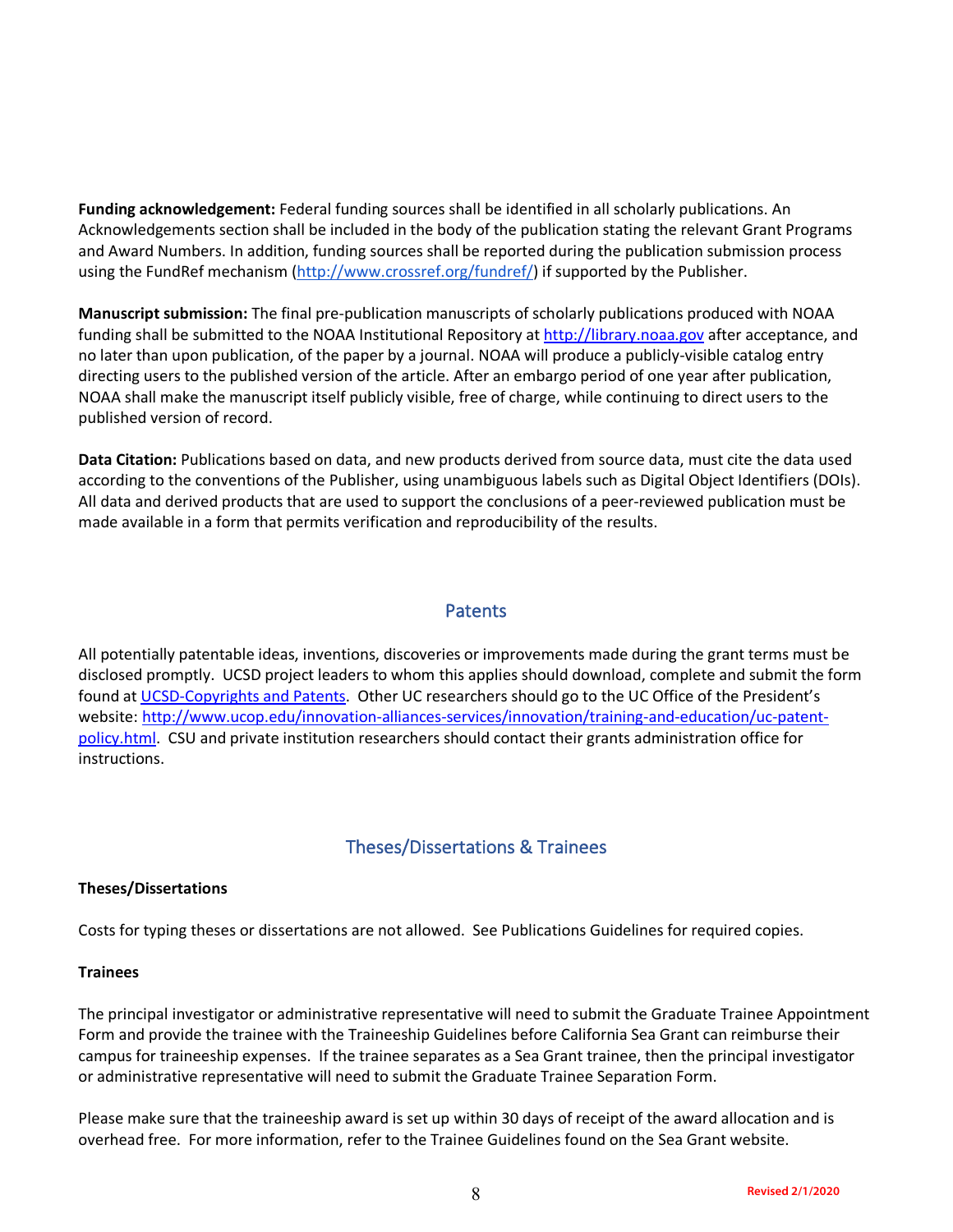### Publications, Article Reprints & Presentations

It is essential that you and your trainees properly acknowledge support by the California Sea Grant College Program and the National Oceanic and Atmospheric Administration (NOAA) in all materials that you publish as a result of your Sea Grant project.

California Sea Grant is required by the National Sea Grant College Program to distribute copies of publications resulting from Sea Grant-sponsored research. To ensure both proper acknowledgement of the Sea Grant program and proper dissemination of your published research results, refer to the Publication Guidelines found on the Sea Grant website at https://caseagrant.ucsd.edu/grants-and-funding/attributions-to-california-sea-grant. Please consult these guidelines when you are first preparing your publication and later when you have been advised of its acceptance and are ordering PDFs or reprints. The California Sea Grant College Program expects that you will publish the progress and results of your Sea Grant-funded work through technical journals, proceedings, trade press, etc. Please include in your project budget estimated costs for publications.

Sea Grant project leaders and trainees must properly acknowledge Sea Grant's support in all publications that report results of their Sea Grant research, and Sea Grant must receive a PDF or specified number of article reprints for required distribution. Please adhere to the California Sea Grant Publication Guidelines for the proper Sea Grant acknowledgment.

Please be sure to acknowledge Sea Grant support when *presentations* are made. This visibility has become increasingly important to us and is a courtesy we take seriously.

### **Statement of Acknowledgement**

All publications must carry one of the following acknowledgments. Please note that the grant award number (see Publication Guidelines) is the basis for funding the reprint.

### **Federal Support Only:**

This publication (website, video, etc.) was prepared by [author's name] under NOAA Grant #\_\_\_\_\_\_\_, California Sea Grant College Program Project #\_\_\_\_\_\_\_, through NOAA'S National Sea Grant College Program, U.S. Dept. of Commerce. The statements, findings, conclusions and recommendations are those of the author(s) and do not necessarily reflect the views of California Sea Grant, NOAA or the U.S. Dept. of Commerce.

### **Federal and State Support:**

This publication (website, video, etc.) was prepared by [author's name] under NOAA Grant # \_\_\_\_\_, California Sea Grant College Program Project #\_\_\_\_\_\_\_, through NOAA'S National Sea Grant College Program, U.S. Dept. of Commerce; and was supported in part by \_\_\_\_\_\_ [e.g., the California Natural Resources Agency]. The statements, findings, conclusions and recommendations are those of the author(s) and do necessarily reflect the views of California Sea Grant, state agencies, NOAA or the U.S. Dept. of Commerce.